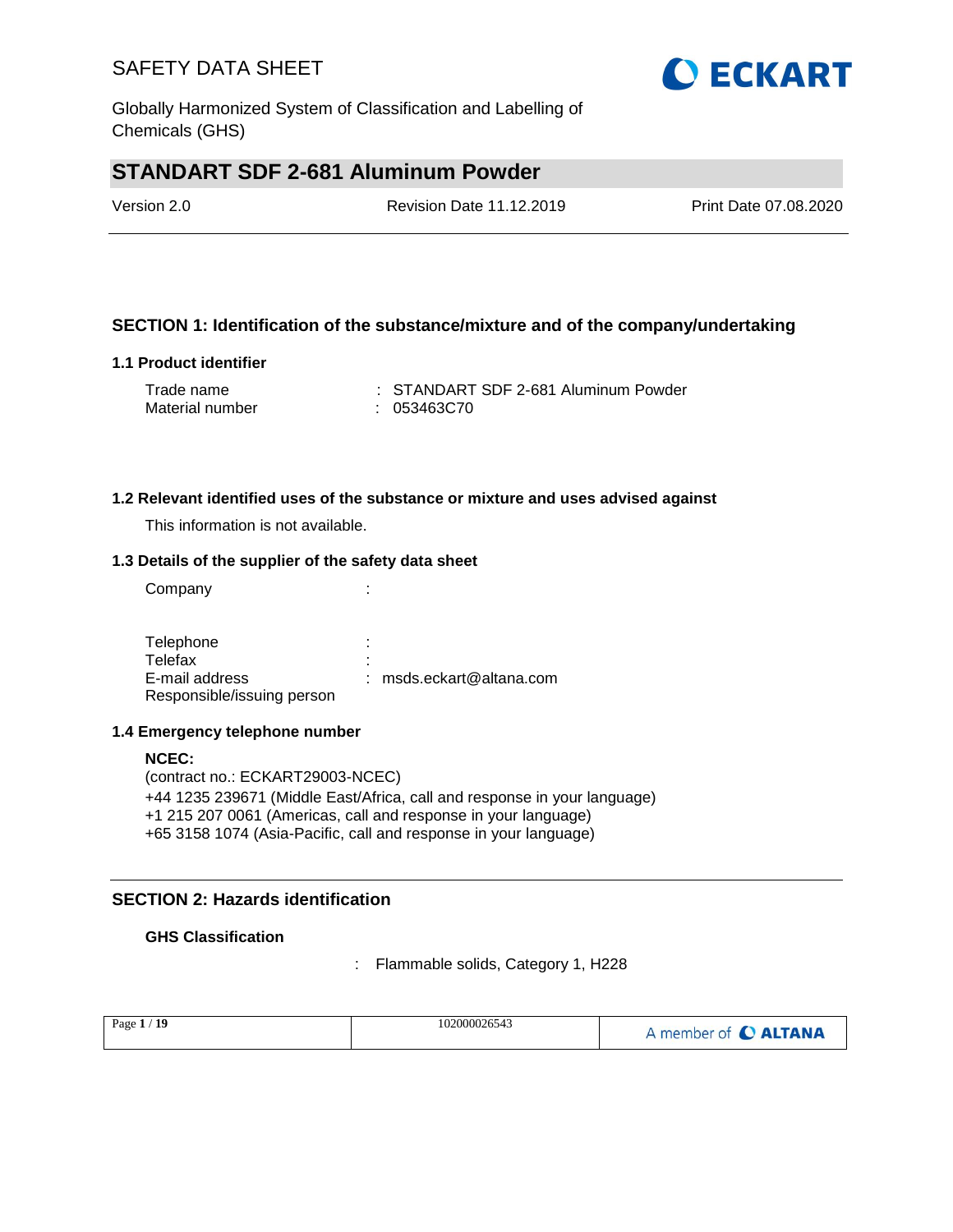Globally Harmonized System of Classification and Labelling of Chemicals (GHS)



# **STANDART SDF 2-681 Aluminum Powder**

| Version 2.0                                                             |  | Revision Date 11.12.2019                                                                                                       |                                                                                                                                                                                                                                                                                                                                                                                                     | Print Date 07.08.2020                              |
|-------------------------------------------------------------------------|--|--------------------------------------------------------------------------------------------------------------------------------|-----------------------------------------------------------------------------------------------------------------------------------------------------------------------------------------------------------------------------------------------------------------------------------------------------------------------------------------------------------------------------------------------------|----------------------------------------------------|
| Information concerning particular<br>hazards for human and environment: |  |                                                                                                                                | : Please refer to our website for further important                                                                                                                                                                                                                                                                                                                                                 | safety instructions for handling aluminium powder: |
|                                                                         |  |                                                                                                                                | _Alupulver_Safety_engl.pdf                                                                                                                                                                                                                                                                                                                                                                          | http://www.eckart.net/fileadmin/eckart/Service/GDA |
| <b>GHS-Labelling</b>                                                    |  |                                                                                                                                |                                                                                                                                                                                                                                                                                                                                                                                                     |                                                    |
| Symbol(s)                                                               |  |                                                                                                                                |                                                                                                                                                                                                                                                                                                                                                                                                     |                                                    |
| Signal word                                                             |  | Danger                                                                                                                         |                                                                                                                                                                                                                                                                                                                                                                                                     |                                                    |
| <b>Hazard statements</b>                                                |  |                                                                                                                                | H228: Flammable solid.                                                                                                                                                                                                                                                                                                                                                                              |                                                    |
| Precautionary statements                                                |  | <b>Prevention:</b><br>P210<br>P240<br>P241<br>equipment.<br>P <sub>280</sub><br><b>Response:</b><br>P370 + P378<br>P370 + P378 | Keep away from heat, hot surfaces, sparks, open<br>flames and other ignition sources. No smoking.<br>Ground and bond container and receiving equipment.<br>Use explosion-proof electrical/ ventilating/ lighting<br>Wear protective gloves/ protective clothing/ eye<br>protection/ face protection/ hearing protection.<br>In case of fire: Use for extinction: Special<br>powder for metal fires. | In case of fire: Use for extinction: Dry sand.     |

#### **Hazardous components which must be listed on the label**

### **SECTION 3: Composition/information on ingredients**

Substance name : 046241B - USA Rollout

| Page 2 / 19 | 102000026543 | A member of C ALTANA |
|-------------|--------------|----------------------|
|             |              |                      |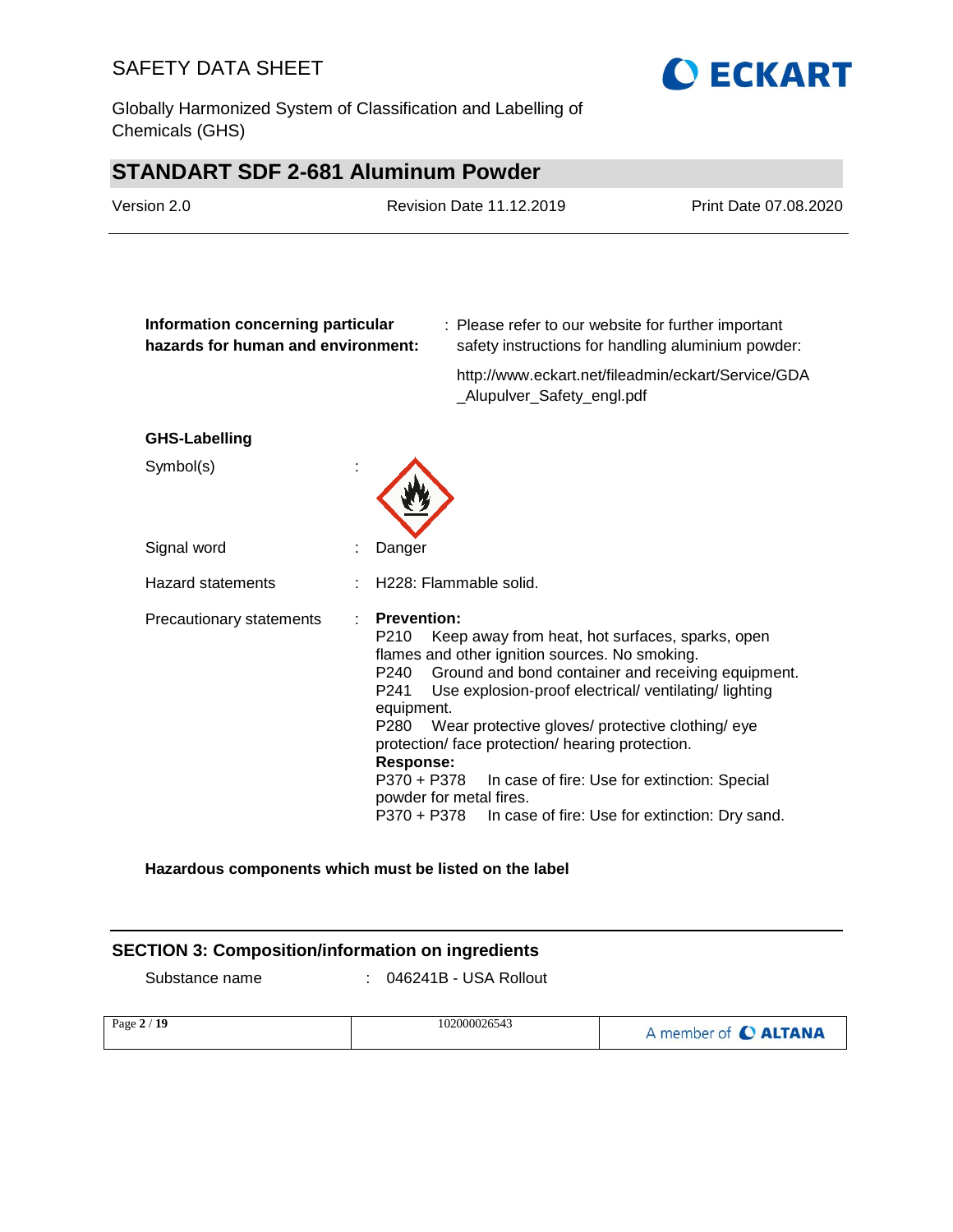

Globally Harmonized System of Classification and Labelling of Chemicals (GHS)

# **STANDART SDF 2-681 Aluminum Powder**

| Version 2.0 | <b>Revision Date 11.12.2019</b> | Print Date 07.08.2020 |
|-------------|---------------------------------|-----------------------|
|             |                                 |                       |

Substance No. **:**  $\qquad \qquad$  :

#### **Hazardous components**

| l Chemical name               | CAS-No.<br>EINECS-No.  | <b>Classification and</b><br>labelling | Concentration[%] |
|-------------------------------|------------------------|----------------------------------------|------------------|
| aluminium powder (stabilised) | 7429-90-5<br>231-072-3 | Flam. Sol.;1;H228                      | $50 - 100$       |

For the full text of the H-Statements mentioned in this Section, see Section 16.

### **SECTION 4: First aid measures**

#### **4.1 Description of first aid measures**

| Page 3 / 19             | 102000026543                                                                                                                                                                  | A member of C ALTANA |
|-------------------------|-------------------------------------------------------------------------------------------------------------------------------------------------------------------------------|----------------------|
| If swallowed            | Keep respiratory tract clear.<br>Do not give milk or alcoholic beverages.<br>Never give anything by mouth to an unconscious person.<br>If symptoms persist, call a physician. |                      |
| In case of eye contact  | : Flush eyes with water as a precaution.<br>Remove contact lenses.<br>Keep eye wide open while rinsing.<br>If eye irritation persists, consult a specialist.                  |                      |
|                         | If on skin, rinse well with water.<br>If on clothes, remove clothes.                                                                                                          |                      |
| In case of skin contact | : Wash off immediately with soap and plenty of water.                                                                                                                         |                      |
| If inhaled              | : If unconscious, place in recovery position and seek medical<br>advice.<br>If symptoms persist, call a physician.                                                            |                      |
|                         | Move out of dangerous area.                                                                                                                                                   |                      |
| General advice          | $\therefore$ Move the victim to fresh air.                                                                                                                                    |                      |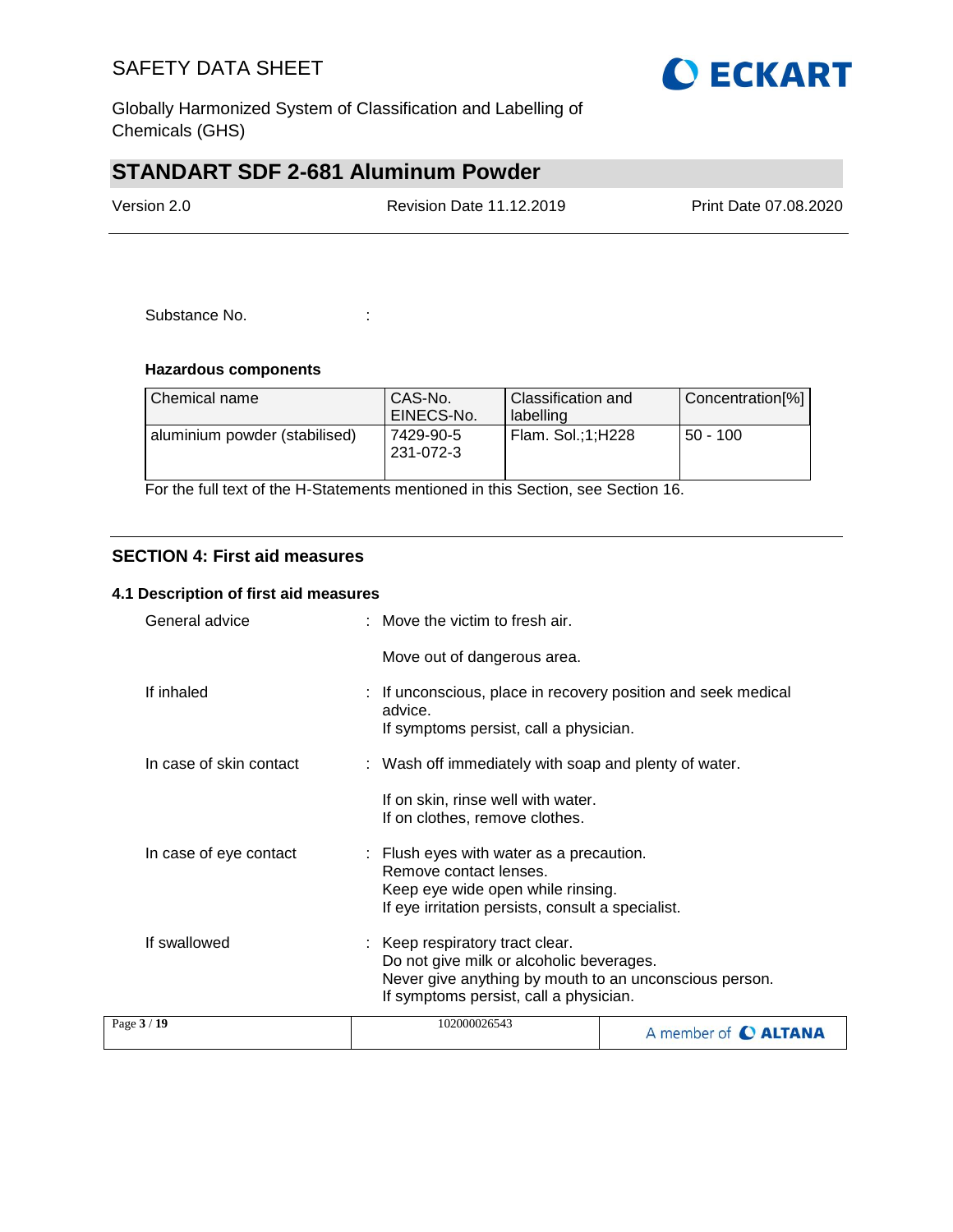

# **STANDART SDF 2-681 Aluminum Powder**

Version 2.0 Revision Date 11.12.2019 Print Date 07.08.2020

### **4.2 Most important symptoms and effects, both acute and delayed**

This information is not available.

### **4.3 Indication of any immediate medical attention and special treatment needed**

This information is not available.

### **SECTION 5: Firefighting measures**

#### **5.1 Extinguishing media**

| Suitable extinguishing media      | : Dry sand, Special powder against metal fire   |
|-----------------------------------|-------------------------------------------------|
| Unsuitable extinguishing<br>media | : ABC powder, Carbon dioxide (CO2), Water, Foam |

#### **5.2 Special hazards arising from the substance or mixture**

| Specific hazards during<br>firefighting          | : Contact with water liberates extremely flammable gas<br>(hydrogen).                                                                                  |
|--------------------------------------------------|--------------------------------------------------------------------------------------------------------------------------------------------------------|
| 5.3 Advice for firefighters                      |                                                                                                                                                        |
| Special protective equipment<br>for firefighters | : Wear self-contained breathing apparatus for firefighting if<br>necessary.                                                                            |
| Further information                              | : Standard procedure for chemical fires. Use extinguishing<br>measures that are appropriate to local circumstances and the<br>surrounding environment. |

### **SECTION 6: Accidental release measures**

#### **6.1 Personal precautions, protective equipment and emergency procedures**

| Personal precautions | Use personal protective equipment.<br>Evacuate personnel to safe areas. |                      |
|----------------------|-------------------------------------------------------------------------|----------------------|
| Page $4/19$          | 102000026543                                                            | A member of C ALTANA |

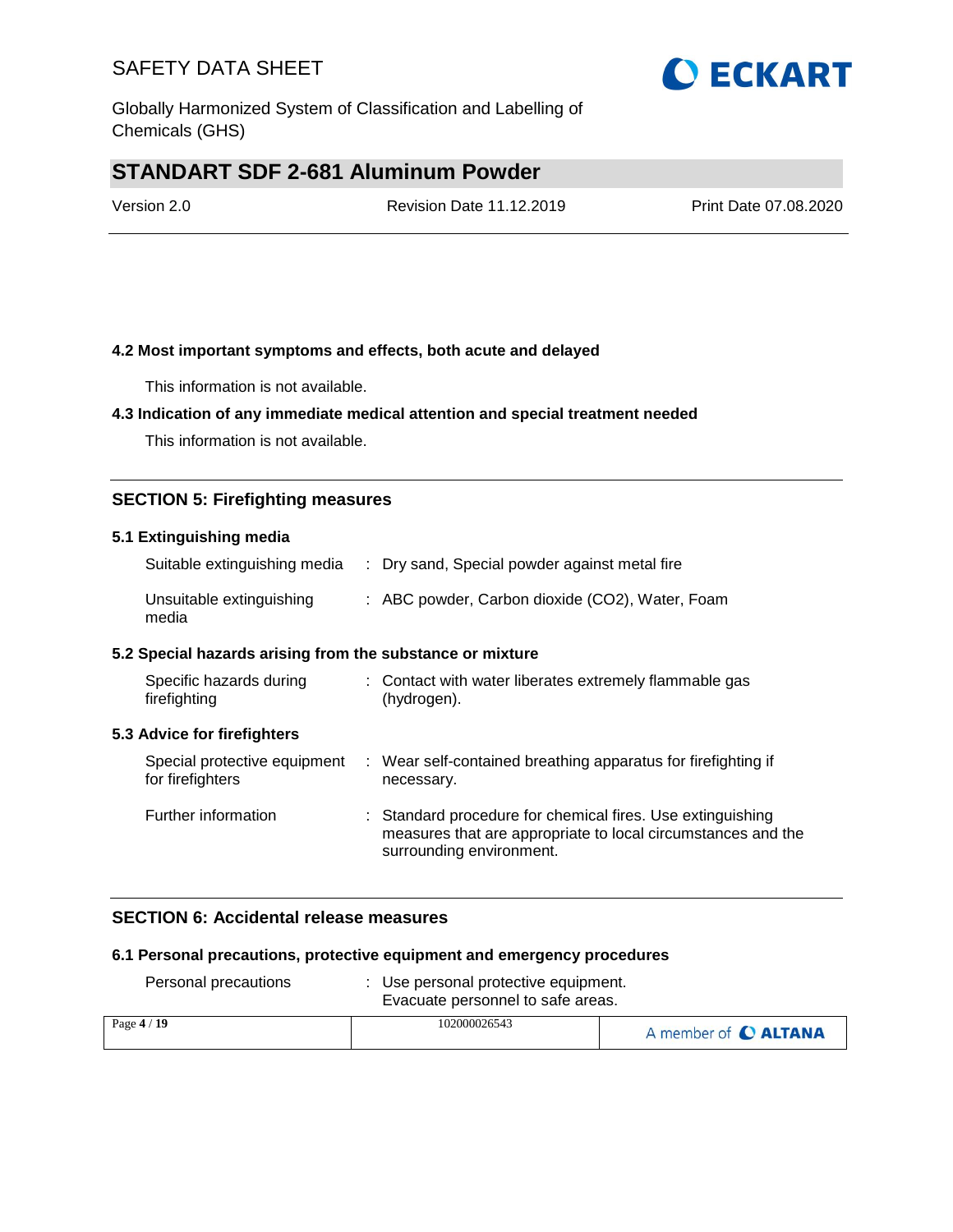Globally Harmonized System of Classification and Labelling of Chemicals (GHS)



| <b>STANDART SDF 2-681 Aluminum Powder</b>                 |                                                                                                                                                                                              |                       |  |  |  |
|-----------------------------------------------------------|----------------------------------------------------------------------------------------------------------------------------------------------------------------------------------------------|-----------------------|--|--|--|
| Version 2.0                                               | <b>Revision Date 11.12.2019</b>                                                                                                                                                              | Print Date 07.08.2020 |  |  |  |
|                                                           |                                                                                                                                                                                              |                       |  |  |  |
|                                                           | Avoid dust formation.<br>Remove all sources of ignition.                                                                                                                                     |                       |  |  |  |
| <b>6.2 Environmental precautions</b>                      |                                                                                                                                                                                              |                       |  |  |  |
| Environmental precautions                                 | : Prevent product from entering drains.<br>Prevent further leakage or spillage if safe to do so.<br>If the product contaminates rivers and lakes or drains inform<br>respective authorities. |                       |  |  |  |
| 6.3 Methods and materials for containment and cleaning up |                                                                                                                                                                                              |                       |  |  |  |
| Methods for cleaning up                                   | : Use mechanical handling equipment.<br>Do not use a vacuum cleaner.                                                                                                                         |                       |  |  |  |
|                                                           | Do not flush with water.<br>Keep in suitable, closed containers for disposal.                                                                                                                |                       |  |  |  |

#### **6.4 Reference to other sections**

For personal protection see section 8.

## **SECTION 7: Handling and storage**

### **7.1 Precautions for safe handling**

| Advice on safe handling                            |  | : Avoid creating dust. Routine housekeeping should be<br>instituted to ensure that dusts do not accumulate on surfaces.<br>Store away from heat.                                                     |                             |
|----------------------------------------------------|--|------------------------------------------------------------------------------------------------------------------------------------------------------------------------------------------------------|-----------------------------|
|                                                    |  | For personal protection see section 8. Smoking, eating and<br>drinking should be prohibited in the application area. Dispose<br>of rinse water in accordance with local and national<br>regulations. |                             |
| Advice on protection against<br>fire and explosion |  | : Use explosion-proof equipment. During processing, dust may<br>form explosive mixture in air. Take measures to prevent the<br>build up of electrostatic charge. When transferring from one          |                             |
| Page 5 / 19                                        |  | 102000026543                                                                                                                                                                                         | A member of <b>C ALTANA</b> |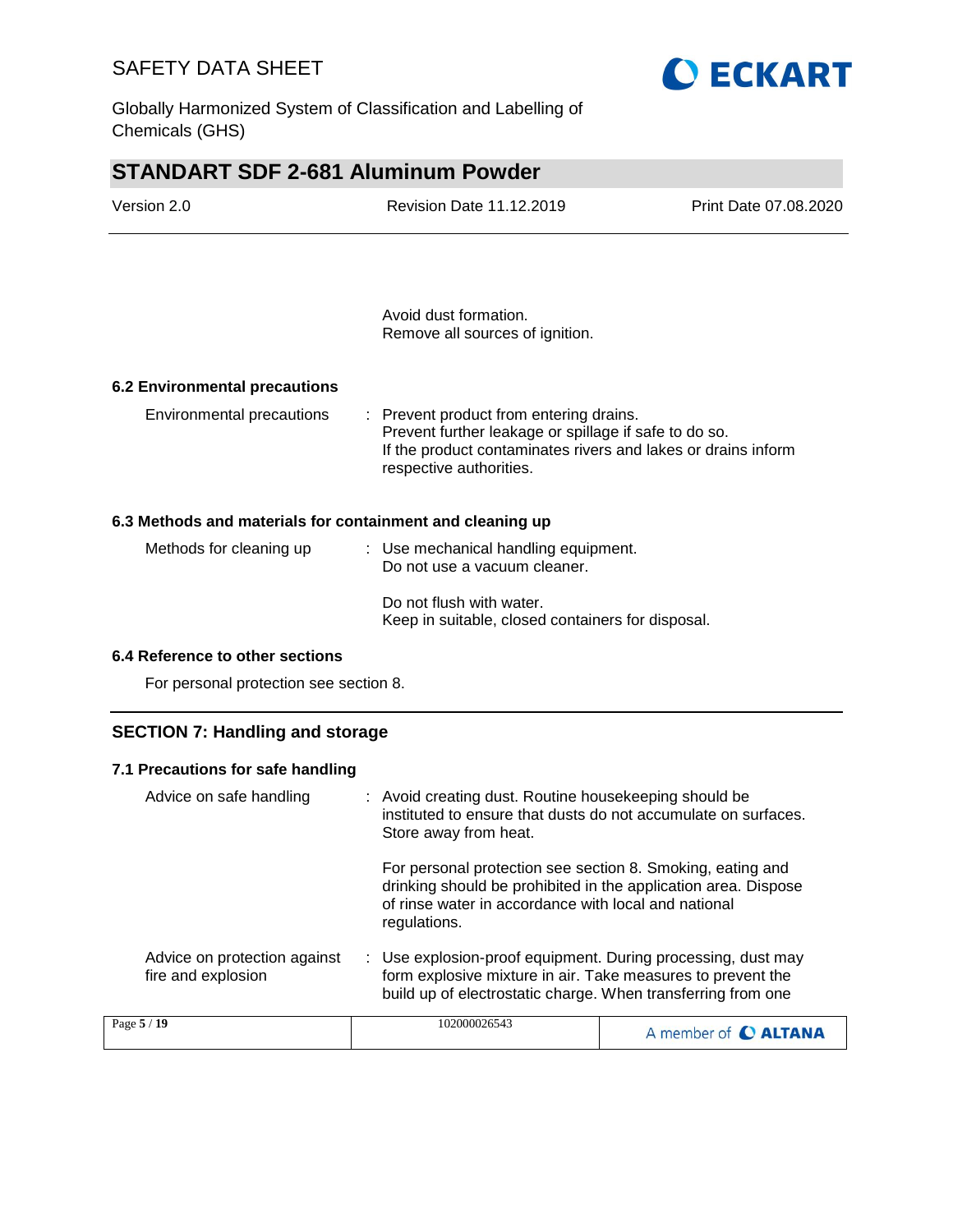

Globally Harmonized System of Classification and Labelling of Chemicals (GHS)

# **STANDART SDF 2-681 Aluminum Powder**

| Version 2.0                                                                 |  | <b>Revision Date 11.12.2019</b>                                                                                                                                                                                                                                                                                                  | Print Date 07.08.2020 |
|-----------------------------------------------------------------------------|--|----------------------------------------------------------------------------------------------------------------------------------------------------------------------------------------------------------------------------------------------------------------------------------------------------------------------------------|-----------------------|
|                                                                             |  |                                                                                                                                                                                                                                                                                                                                  |                       |
|                                                                             |  | container to another apply earthing measures and use<br>conductive hose material.                                                                                                                                                                                                                                                |                       |
|                                                                             |  | Keep away from open flames, hot surfaces and sources of<br>ignition.                                                                                                                                                                                                                                                             |                       |
| Hygiene measures                                                            |  | : Wash hands before breaks and at the end of workday.                                                                                                                                                                                                                                                                            |                       |
| 7.2 Conditions for safe storage, including any incompatibilities            |  |                                                                                                                                                                                                                                                                                                                                  |                       |
| Requirements for storage<br>areas and containers<br>closed when not in use. |  | : Earthing of containers and apparatuses is essential. Reaction<br>with water liberates extremely flammable gas (hydrogen) Use<br>explosion-proof equipment. Store in original container. Keep<br>containers tightly closed in a cool, well-ventilated place. Keep<br>away from sources of ignition - No smoking. Keep container |                       |
|                                                                             |  | No smoking. Keep container tightly closed in a dry and well-<br>ventilated place. Electrical installations / working materials<br>must comply with the technological safety standards.                                                                                                                                           |                       |
| Further information on<br>storage conditions                                |  | : Protect from humidity and water.                                                                                                                                                                                                                                                                                               |                       |
| Advice on common storage                                                    |  | : Do not store together with oxidizing and self-igniting products.<br>Never allow product to get in contact with water during<br>storage. Keep away from oxidizing agents, strongly alkaline<br>and strongly acid materials in order to avoid exothermic<br>reactions.                                                           |                       |
| Other data                                                                  |  | : Keep in a dry place. No decomposition if stored and applied<br>as directed.                                                                                                                                                                                                                                                    |                       |

## **7.3 Specific end use(s)**

This information is not available.

| Page $6/19$ | 102000026543 | A member of C ALTANA |
|-------------|--------------|----------------------|
|             |              |                      |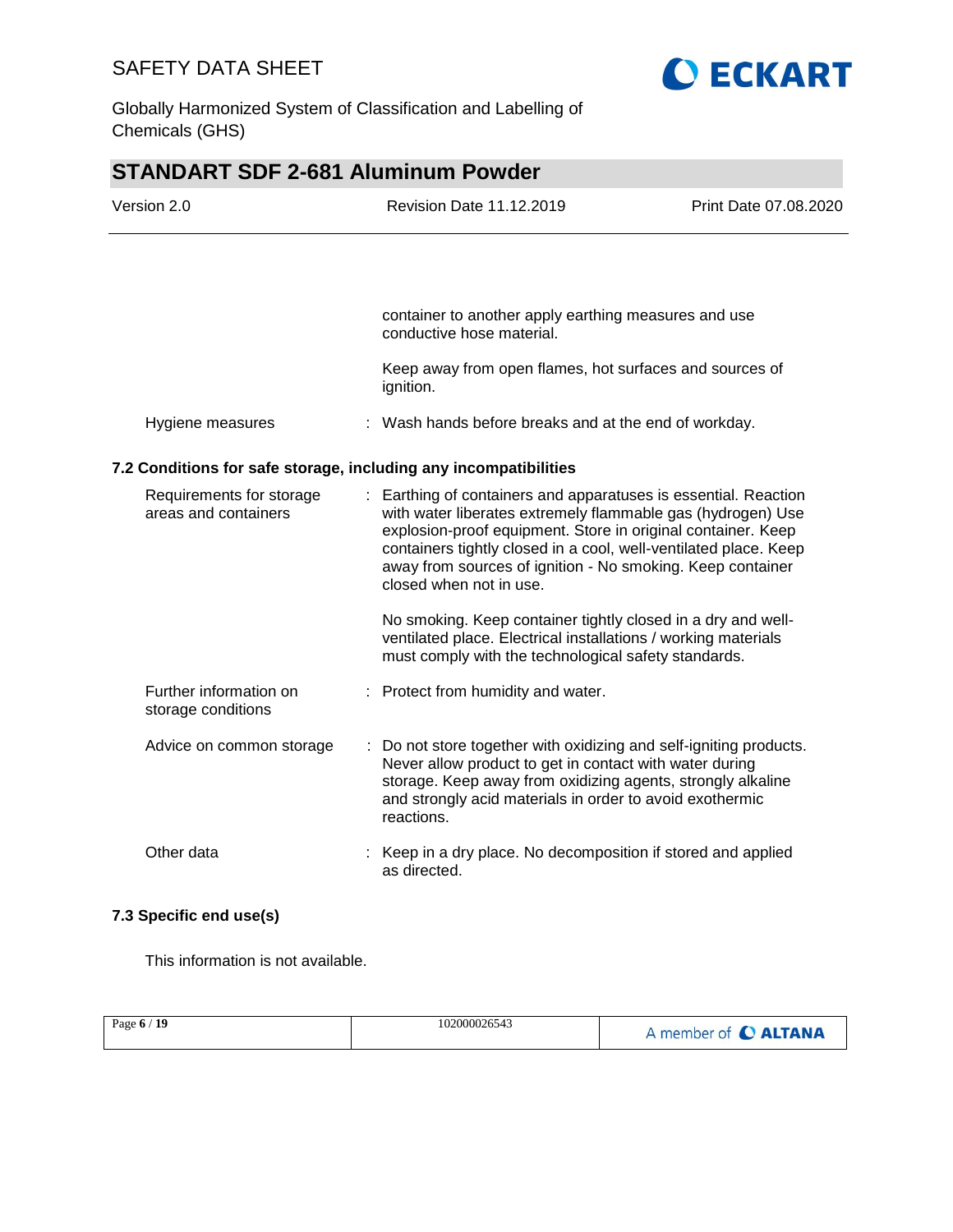

Globally Harmonized System of Classification and Labelling of Chemicals (GHS)

# **STANDART SDF 2-681 Aluminum Powder**

Version 2.0 Revision Date 11.12.2019 Print Date 07.08.2020

## **SECTION 8: Exposure controls/personal protection**

#### **8.1 Control parameters**

### **Germany:**

| Components                                 | CAS-No.   | Value type<br>(Form of<br>exposure)                                                                                                                  | Control<br>parameters | Update     | <b>Basis</b> |
|--------------------------------------------|-----------|------------------------------------------------------------------------------------------------------------------------------------------------------|-----------------------|------------|--------------|
| aluminium<br>powder                        | 7429-90-5 | AGW (Inhalable<br>fraction)                                                                                                                          | 10 mg/m $3$           | 2014-04-02 | DE TRGS 900  |
| (stabilised)                               |           |                                                                                                                                                      |                       |            |              |
| Peak-limit: excursion<br>factor (category) |           | 2; (II)                                                                                                                                              |                       |            |              |
| Further information                        |           | Commission for dangerous substances Senate commission for the<br>review of compounds at the work place dangerous for the health<br>(MAK-commission). |                       |            |              |
| aluminium<br>powder<br>(stabilised)        | 7429-90-5 | 2014-04-02<br>AGW (Alveolate<br>$1,25 \,\mathrm{mq/m3}$<br>fraction)                                                                                 |                       |            | DE TRGS 900  |
| Peak-limit: excursion<br>factor (category) |           | 2; (II)                                                                                                                                              |                       |            |              |
| Further information                        |           | Commission for dangerous substances Senate commission for the<br>review of compounds at the work place dangerous for the health<br>(MAK-commission). |                       |            |              |

#### **United States of America (USA):**

|             | Components                          | CAS-No.   | Value type<br>(Form of<br>exposure) | Control<br>parameters                  | Update     | <b>Basis</b>         |
|-------------|-------------------------------------|-----------|-------------------------------------|----------------------------------------|------------|----------------------|
|             | aluminium<br>powder<br>(stabilised) | 7429-90-5 | TWA (total dust)                    | 50 Million particles<br>per cubic foot | 2012-07-01 |                      |
|             | aluminium<br>powder<br>(stabilised) | 7429-90-5 | <b>TWA</b><br>(Respirable)          | $5 \text{ mg/m}$ 3                     | 2013-10-08 |                      |
|             | aluminium                           | 7429-90-5 | TWA (total dust)                    | $15 \text{ mg/m}$                      | 2012-07-01 |                      |
| Page 7 / 19 |                                     |           |                                     | 102000026543                           |            | A member of C ALTANA |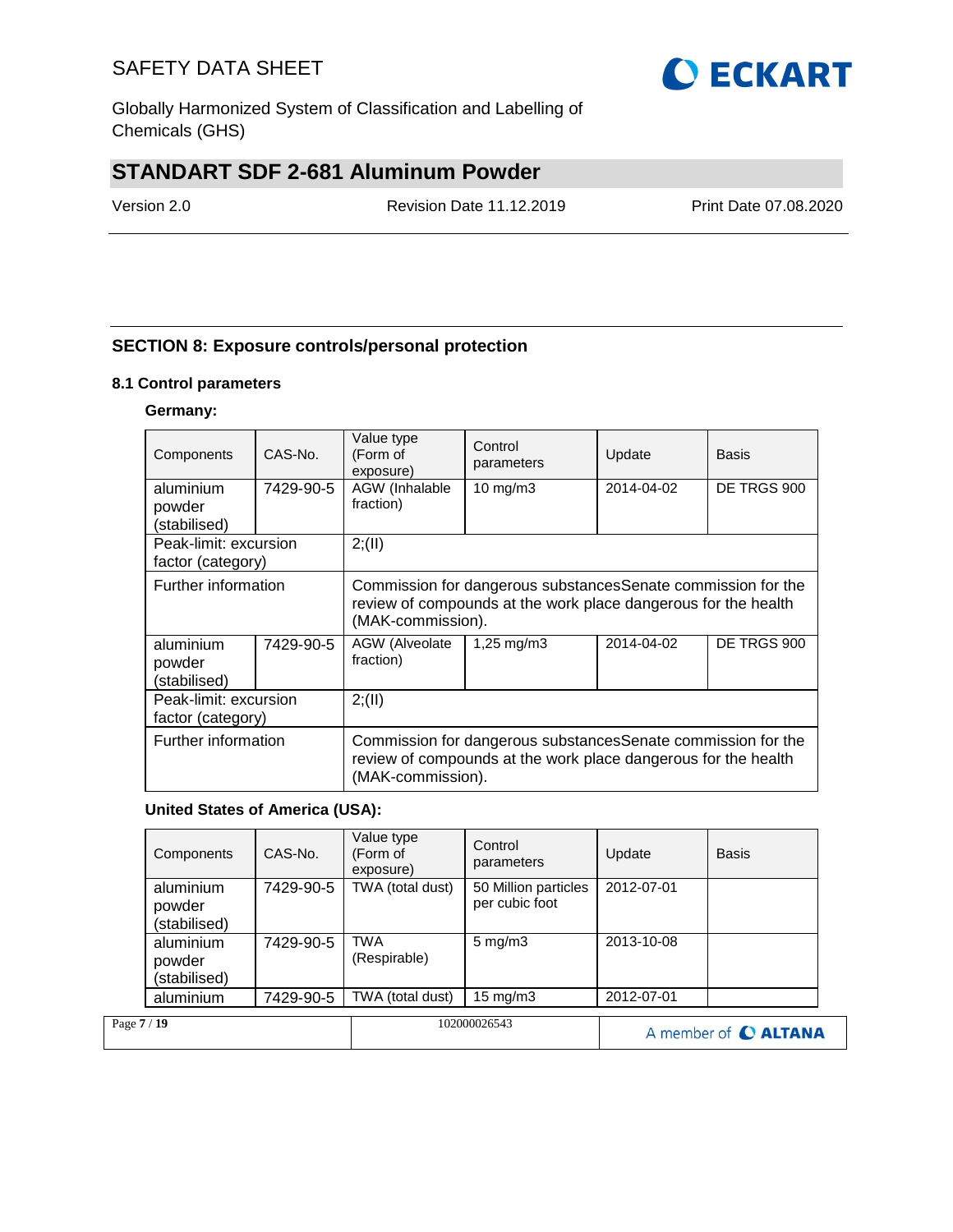

Globally Harmonized System of Classification and Labelling of Chemicals (GHS)

# **STANDART SDF 2-681 Aluminum Powder**

Version 2.0 Revision Date 11.12.2019 Print Date 07.08.2020

| powder<br>(stabilised)              |           |                                        |                                        |            |  |
|-------------------------------------|-----------|----------------------------------------|----------------------------------------|------------|--|
| aluminium<br>powder<br>(stabilised) | 7429-90-5 | TWA (total)                            | $10$ mg/m $3$                          | 2013-10-08 |  |
| aluminium<br>powder<br>(stabilised) | 7429-90-5 | TWA (respirable<br>fraction)           | $5$ mg/m $3$                           | 2012-07-01 |  |
| aluminium<br>powder<br>(stabilised) | 7429-90-5 | <b>TWA</b> (respirable<br>fraction)    | 15 Million particles<br>per cubic foot | 2012-07-01 |  |
| aluminium<br>powder<br>(stabilised) | 7429-90-5 | PEL (Total dust)                       | $10$ mg/m $3$                          | 2014-11-26 |  |
| aluminium<br>powder<br>(stabilised) | 7429-90-5 | PEL (respirable<br>dust fraction)      | $5$ mg/m $3$                           | 2014-11-26 |  |
| aluminium<br>powder<br>(stabilised) | 7429-90-5 | <b>TWA</b><br>(Respirable<br>fraction) | 1 $mg/m3$                              | 2008-01-01 |  |
| aluminium<br>powder<br>(stabilised) | 7429-90-5 | <b>TWA</b>                             | $5 \text{ mg/m}$                       | 2005-09-01 |  |
| aluminium<br>powder<br>(stabilised) | 7429-90-5 | <b>TWA (Total)</b>                     | $15 \text{ mg/m}$                      | 1989-01-19 |  |
| aluminium<br>powder<br>(stabilised) | 7429-90-5 | <b>TWA</b><br>(Respirable<br>fraction) | $5$ mg/m $3$                           | 1989-01-19 |  |
| aluminium<br>powder<br>(stabilised) | 7429-90-5 | TWA (total dust)                       | 15 mg/m3                               | 2011-07-01 |  |
| aluminium<br>powder<br>(stabilised) | 7429-90-5 | TWA (respirable<br>fraction)           | $5$ mg/m $3$                           | 2011-07-01 |  |
| aluminium<br>powder<br>(stabilised) | 7429-90-5 | <b>TWA</b> (Total<br>dust)             | $15 \text{ mg/m}$                      | 1989-01-19 |  |

| Page 8 / 19 | 102000026543 | A member of C ALTANA |
|-------------|--------------|----------------------|
|             |              |                      |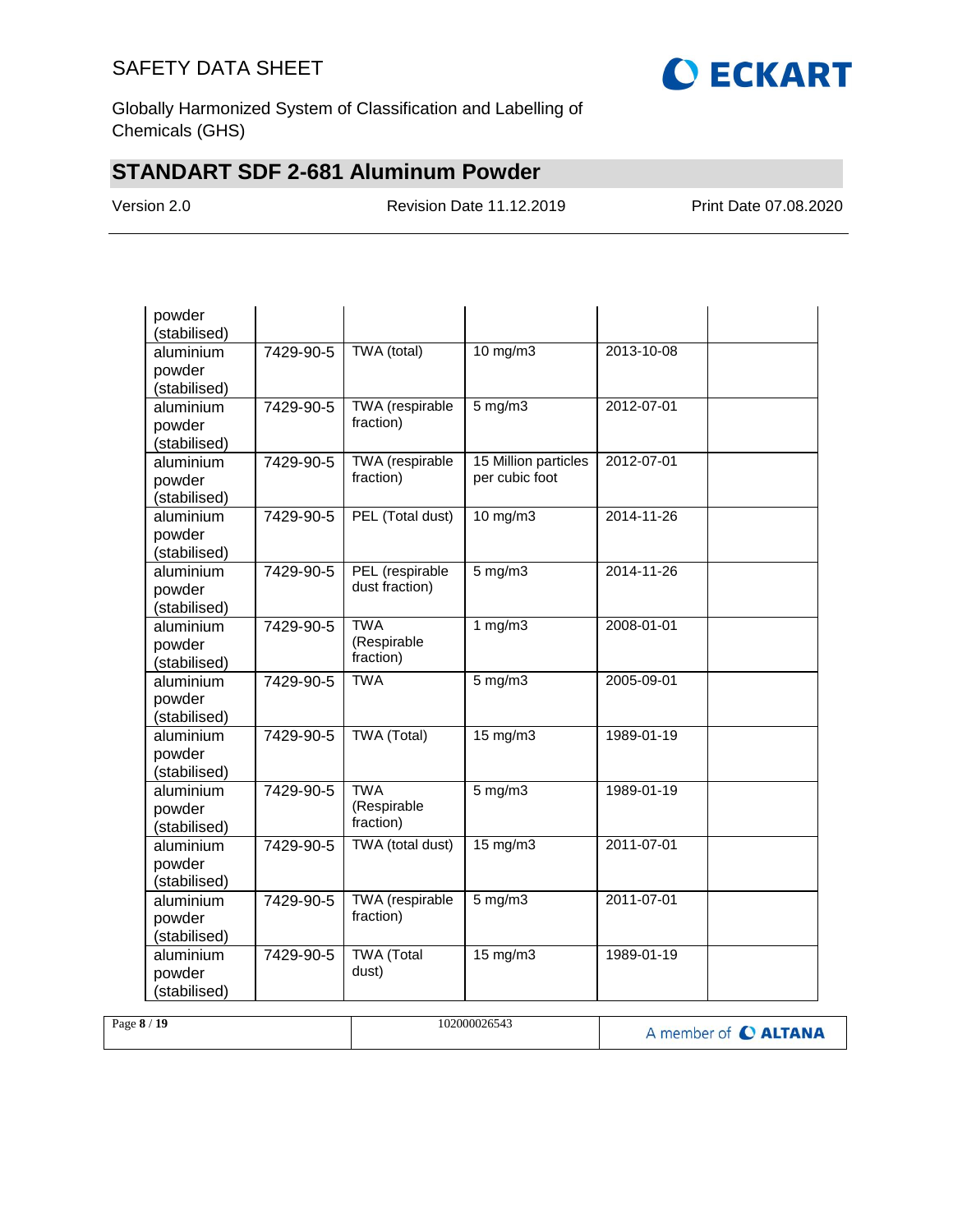

Globally Harmonized System of Classification and Labelling of Chemicals (GHS)

# **STANDART SDF 2-681 Aluminum Powder**

Version 2.0 Revision Date 11.12.2019 Print Date 07.08.2020

| aluminium<br>powder<br>(stabilised) | 7429-90-5 | TWA (respirable<br>dust fraction)      | $5 \text{ mg/m}$ 3 | 1989-01-19 |  |
|-------------------------------------|-----------|----------------------------------------|--------------------|------------|--|
| aluminium<br>powder<br>(stabilised) | 7429-90-5 | TWA (welding<br>fumes)                 | $5$ mg/m $3$       | 2013-10-08 |  |
| aluminium<br>powder<br>(stabilised) | 7429-90-5 | TWA (pyro<br>powders)                  | $5 \text{ mg/m}$ 3 | 2013-10-08 |  |
| aluminium<br>powder<br>(stabilised) | 7429-90-5 | <b>TWA</b><br>(Respirable<br>fraction) | 1 mg/m $3$         | 2013-03-01 |  |
| aluminium<br>powder<br>(stabilised) | 7429-90-5 | TWA (Fumes)                            | $5 \text{ mg/m}$ 3 | 1989-01-19 |  |
| aluminium<br>powder<br>(stabilised) | 7429-90-5 | PEL (Welding<br>fumes)                 | $5 \text{ mg/m}$ 3 | 2017-10-02 |  |
| aluminium<br>powder<br>(stabilised) | 7429-90-5 | PEL (Pyro<br>powders)                  | $5 \text{ mg/m}$ 3 | 2017-10-02 |  |
| stearic acid                        | $57-11-4$ | <b>TWA</b>                             | 10 mg/m3           | 2016-03-01 |  |

#### **8.2 Exposure controls**

#### **Personal protective equipment**

| Eye protection |  | Face-shield |
|----------------|--|-------------|
|----------------|--|-------------|

: Safety glasses

: Leather

| Hand protection |  |
|-----------------|--|
| Material        |  |

| Page $9/19$ | 102000026543 | A member of C ALTANA |
|-------------|--------------|----------------------|
|             |              |                      |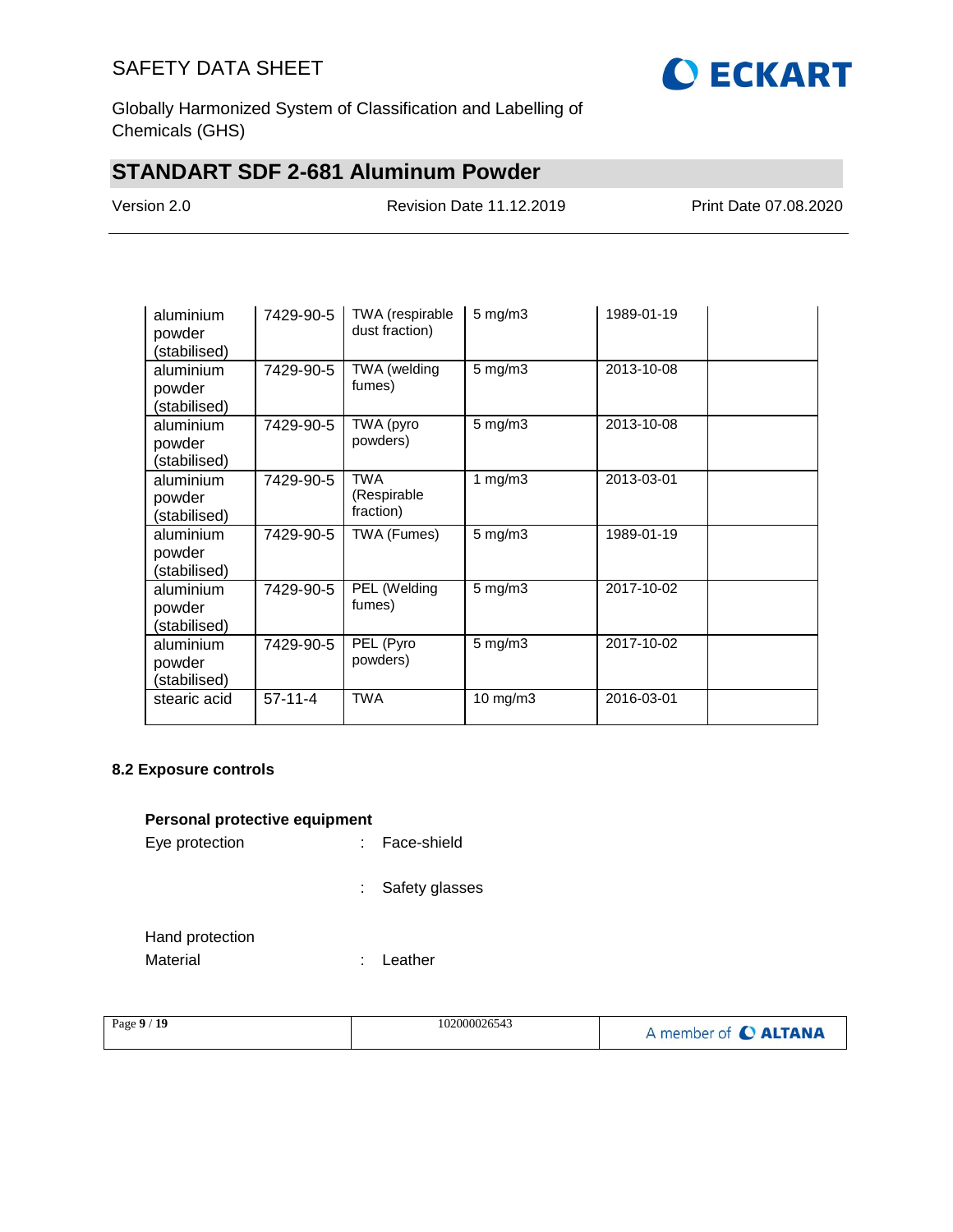

Globally Harmonized System of Classification and Labelling of Chemicals (GHS)

| <b>STANDART SDF 2-681 Aluminum Powder</b>                |   |                                                                                                                                                                                            |                       |
|----------------------------------------------------------|---|--------------------------------------------------------------------------------------------------------------------------------------------------------------------------------------------|-----------------------|
| Version 2.0                                              |   | Revision Date 11.12.2019                                                                                                                                                                   | Print Date 07.08.2020 |
|                                                          |   |                                                                                                                                                                                            |                       |
|                                                          |   |                                                                                                                                                                                            |                       |
| Glove length                                             |   | Long sleeve gloves                                                                                                                                                                         |                       |
| Remarks                                                  | ÷ | Leather gloves<br>The choice of an appropriate glove does not only depend on<br>its material but also on other quality features and is different<br>from one producer to the other.        |                       |
|                                                          |   | The suitability for a specific workplace should be discussed<br>with the producers of the protective gloves.                                                                               |                       |
| Skin and body protection                                 | ÷ | Anti-static and fire resistant protective clothing. DIN EN<br>11612; EN 533; EN 1149-1. Anti-static safety shoes.                                                                          |                       |
|                                                          |   | Dust impervious protective suit<br>Choose body protection according to the amount and<br>concentration of the dangerous substance at the work place.                                       |                       |
| Respiratory protection                                   |   | Use suitable breathing protection if workplace concentration<br>requires.<br>Breathing apparatus with filter.<br>P1 filter                                                                 |                       |
| <b>Environmental exposure controls</b><br>General advice |   |                                                                                                                                                                                            |                       |
|                                                          |   | Prevent product from entering drains.<br>Prevent further leakage or spillage if safe to do so.<br>If the product contaminates rivers and lakes or drains inform<br>respective authorities. |                       |
| Water                                                    |   | The product should not be allowed to enter drains, water<br>courses or the soil.                                                                                                           |                       |
| Page 10 / 19                                             |   | 102000026543                                                                                                                                                                               | A member of C ALTANA  |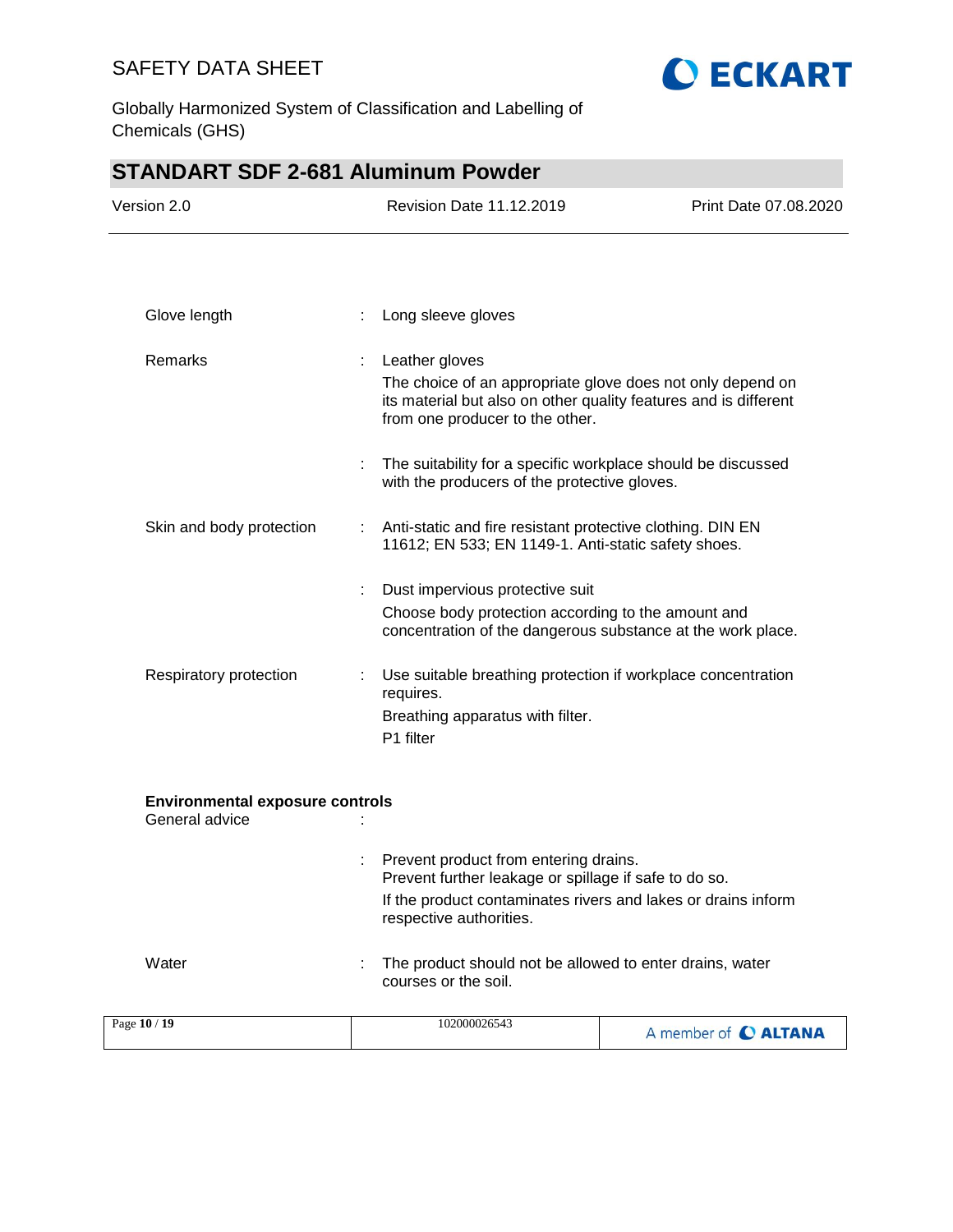Globally Harmonized System of Classification and Labelling of Chemicals (GHS)

:

# **STANDART SDF 2-681 Aluminum Powder**

Revision Date 11.12.2019 Print Date 07.08.2020

## **SECTION 9: Physical and chemical properties**

## **9.1 Information on basic physical and chemical properties**

| Appearance                             | powder                                                                |
|----------------------------------------|-----------------------------------------------------------------------|
| Colour                                 | silver                                                                |
| Odour                                  | none                                                                  |
| pH                                     | No data available                                                     |
| Freezing point                         | No data available                                                     |
| Boiling point/boiling range            | No data available                                                     |
| Flash point                            | No data available                                                     |
| <b>Bulk density</b>                    | No data available                                                     |
| Flammability (solid, gas)              | The substance or mixture is a flammable solid<br>with the category 1. |
| Auto-flammability                      | No data available                                                     |
| Upper explosion limit                  | No data available                                                     |
| Lower explosion limit                  | No data available                                                     |
| Vapour pressure                        | No data available                                                     |
| Density                                | $2,5$ g/cm3                                                           |
| Water solubility                       | No data available                                                     |
| Miscibility with water                 | No data available                                                     |
| Solubility in other solvents           | No data available                                                     |
| Partition coefficient: n-octanol/water | No data available                                                     |
| Ignition temperature                   | No data available                                                     |

| Page 11 / 19 | 102000026543 | A member of C ALTANA |
|--------------|--------------|----------------------|
|              |              |                      |

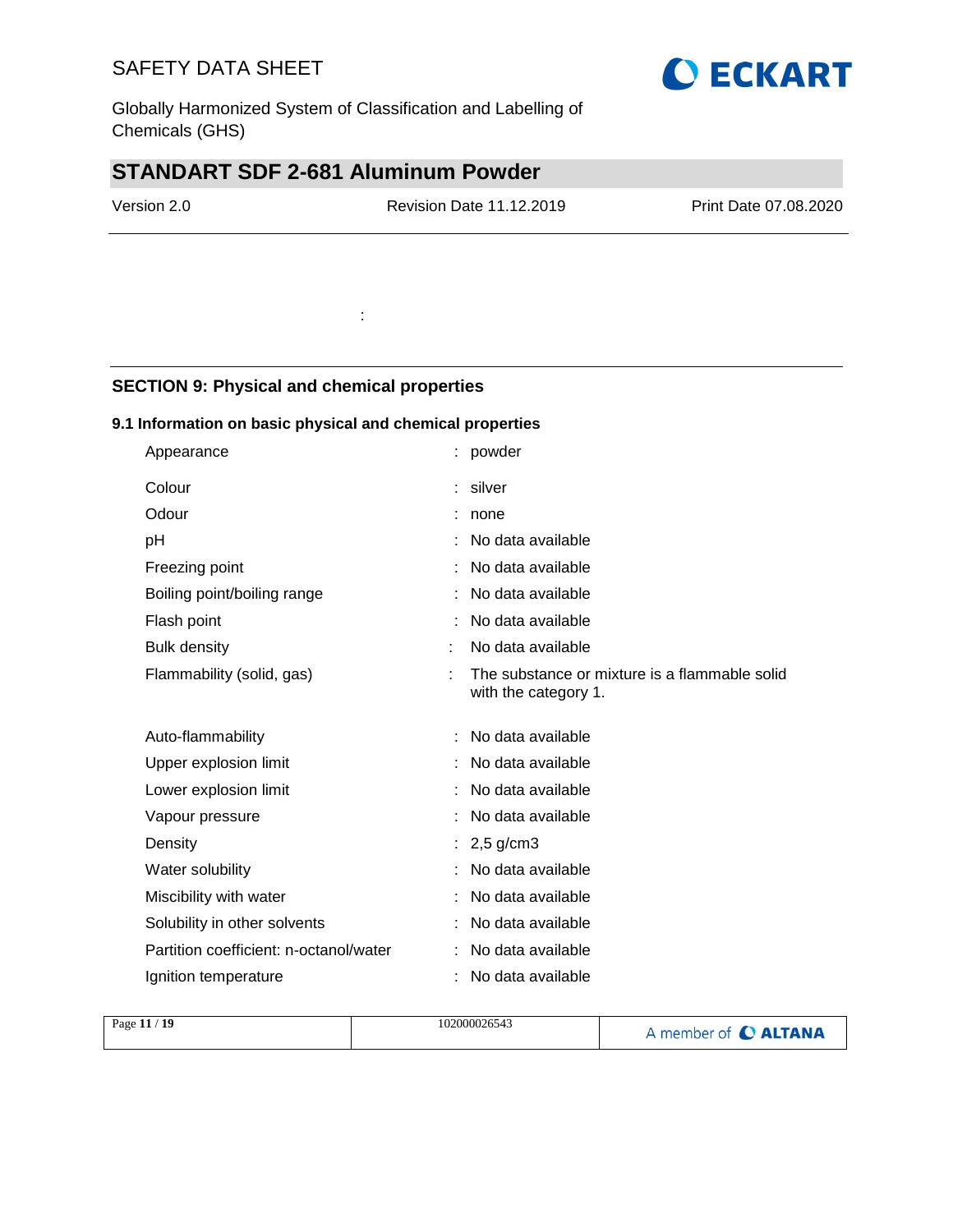

Globally Harmonized System of Classification and Labelling of Chemicals (GHS)

# **STANDART SDF 2-681 Aluminum Powder**

| Version 2.0 | <b>Revision Date 11.12.2019</b> | Print Date 07.08.2020 |
|-------------|---------------------------------|-----------------------|
|             |                                 |                       |

| Thermal decomposition | : No data available |
|-----------------------|---------------------|
| Viscosity, dynamic    | : No data available |
| Viscosity, kinematic  | : No data available |
| Flow time             | : No data available |

#### **9.2 Other information**

No data available

### **SECTION 10: Stability and reactivity**

#### **10.1 Reactivity**

No decomposition if stored and applied as directed.

#### **10.2 Chemical stability**

No decomposition if stored and applied as directed.

#### **10.3 Possibility of hazardous reactions**

| Hazardous reactions | : Contact with acids and alkalis may release hydrogen. |
|---------------------|--------------------------------------------------------|
|                     |                                                        |

Stable under recommended storage conditions.

Dust may form explosive mixture in air.

#### **10.4 Conditions to avoid**

Conditions to avoid : Heat, flames and sparks.

#### **10.5 Incompatible materials**

Materials to avoid **:** Acids Bases Oxidizing agents Water

| Page 12 / 19 | 102000026543 | A member of C ALTANA |
|--------------|--------------|----------------------|
|--------------|--------------|----------------------|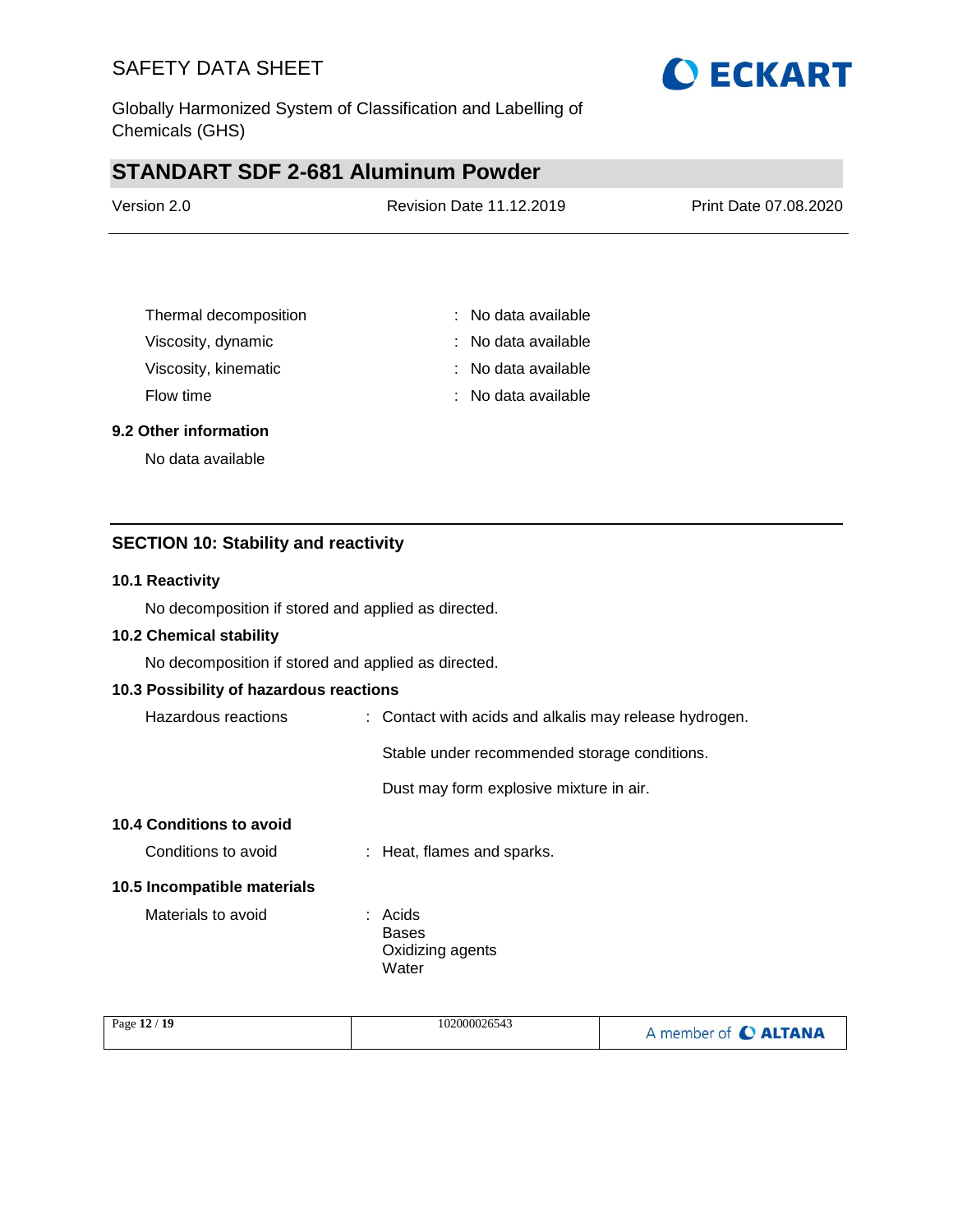

Globally Harmonized System of Classification and Labelling of Chemicals (GHS)

# **STANDART SDF 2-681 Aluminum Powder**

| Version 2.0 | <b>Revision Date 11.12.2019</b> | Print Date 07.08.2020 |
|-------------|---------------------------------|-----------------------|
|             |                                 |                       |

#### **10.6 Hazardous decomposition products**

| Hazardous decomposition<br>products | : No data available   |
|-------------------------------------|-----------------------|
| Other information                   | $:$ No data available |

### **SECTION 11: Toxicological information**

#### **11.1 Information on toxicological effects**

### **Acute toxicity**

No data available

#### **Skin corrosion/irritation**

No data available

#### **Serious eye damage/eye irritation**

No data available

### **Respiratory or skin sensitisation**

No data available

#### **Carcinogenicity**

No data available

#### **Toxicity to reproduction/fertility**

No data available

#### **Reprod.Tox./Development/Teratogenicity**

No data available

|  | Page 13 / 19 | 102000026543 | A member of C ALTANA |
|--|--------------|--------------|----------------------|
|--|--------------|--------------|----------------------|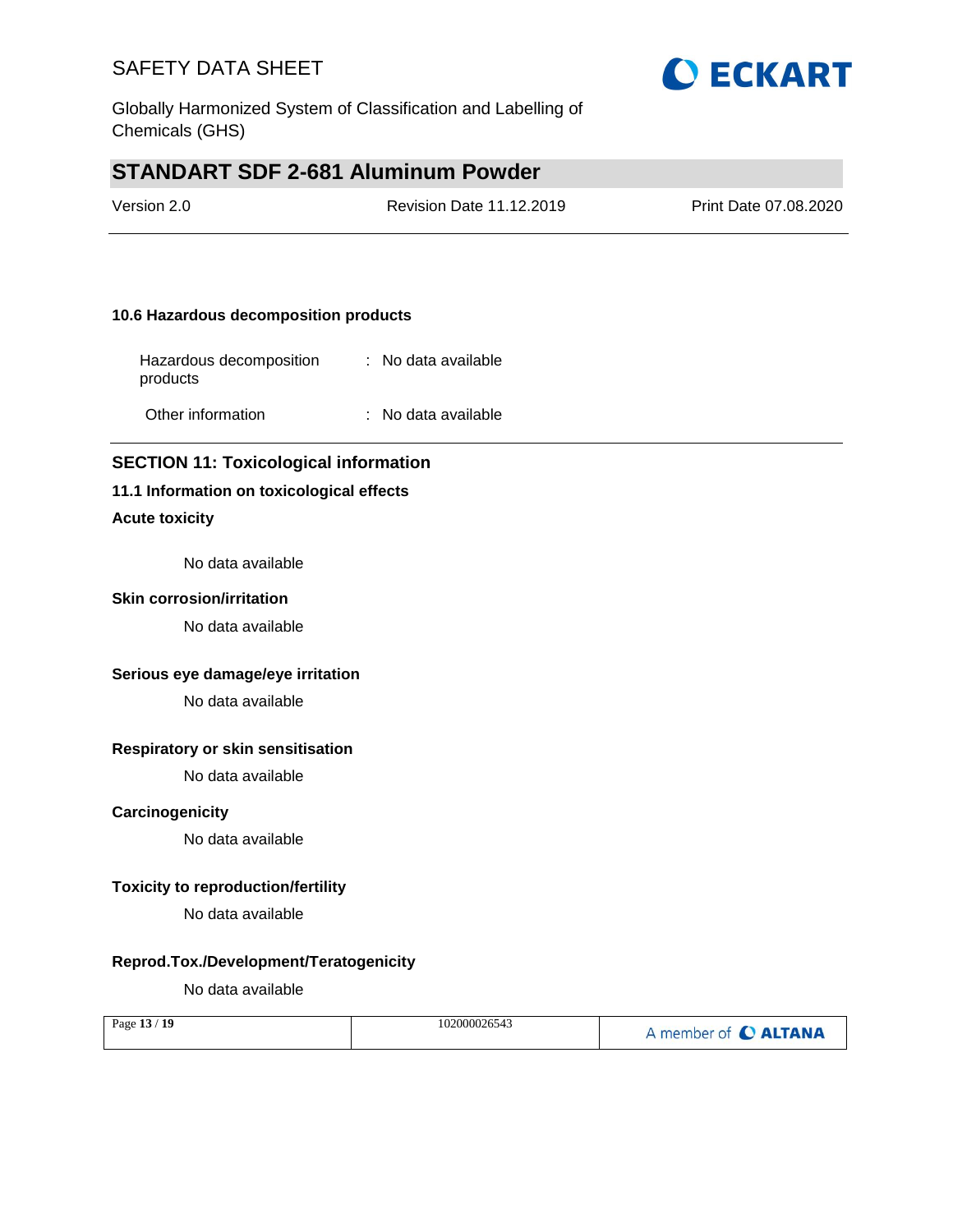



## **STANDART SDF 2-681 Aluminum Powder**

| Version 2.0 | <b>Revision Date 11.12.2019</b> | Print Date 07.08.2020 |
|-------------|---------------------------------|-----------------------|
|             |                                 |                       |

#### **STOT - single exposure**

No data available

### **STOT - repeated exposure**

No data available

### **Aspiration toxicity**

No data available

#### **Further information**

#### **Product**

No data available

### **SECTION 12: Ecological information**

### **12.1 Toxicity**

No data available

#### **12.2 Persistence and degradability**

No data available

#### **12.3 Bioaccumulative potential**

No data available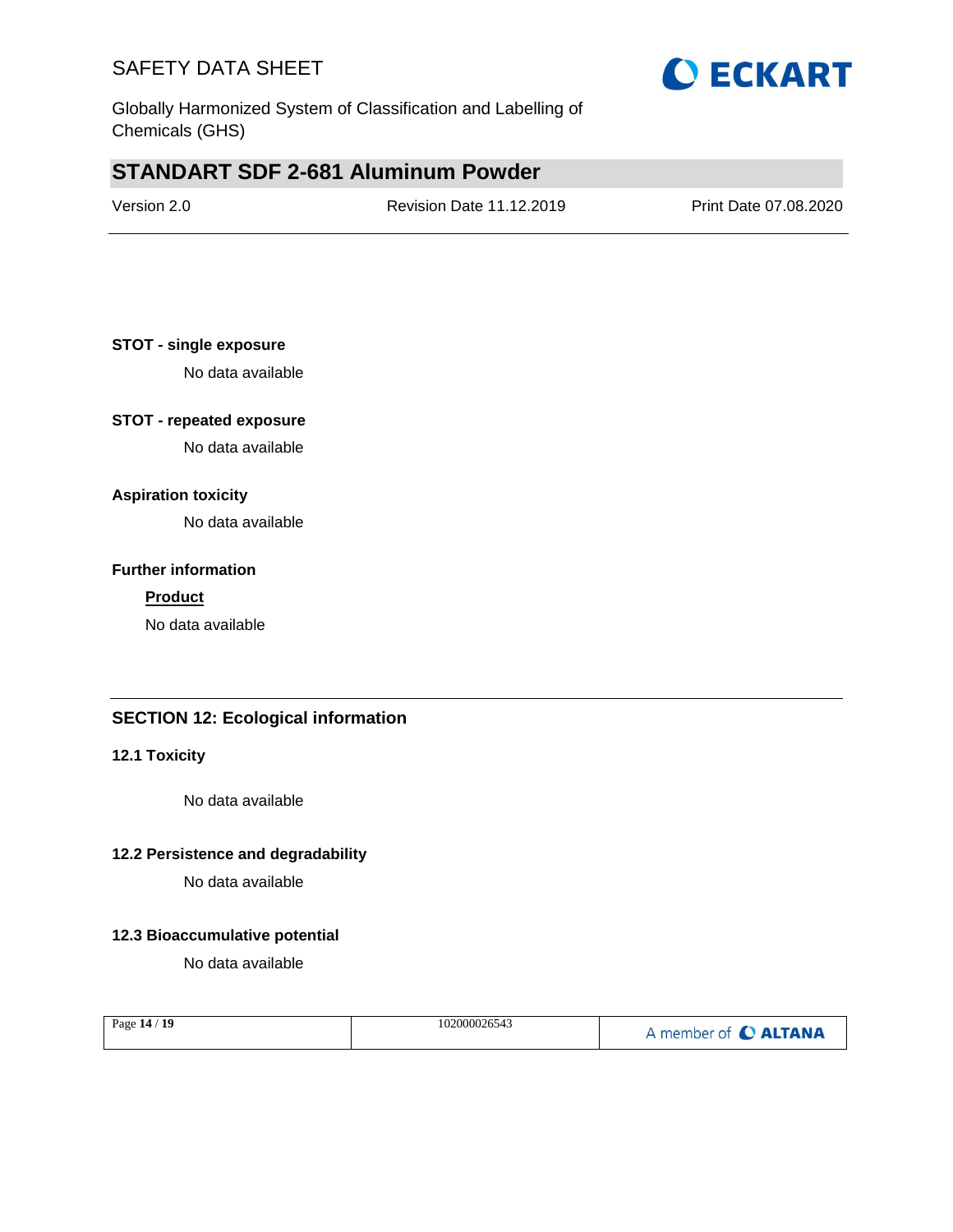

Globally Harmonized System of Classification and Labelling of Chemicals (GHS)

# **STANDART SDF 2-681 Aluminum Powder**

| Version 2.0 | <b>Revision Date 11.12.2019</b> | Print Date 07.08.2020 |
|-------------|---------------------------------|-----------------------|
|             |                                 |                       |

### **12.4 Mobility in soil**

No data available

### **12.5 Results of PBT and vPvB assessment**

No data available

#### **12.6 Other adverse effects**

#### **Product:**

| Additional ecological | : No data available |
|-----------------------|---------------------|
| information           |                     |

### **SECTION 13: Disposal considerations**

#### **13.1 Waste treatment methods**

| Product                | : Do not dispose of waste into sewer.<br>Do not contaminate ponds, waterways or ditches with<br>chemical or used container.<br>Send to a licensed waste management company.<br>In accordance with local and national regulations. |
|------------------------|-----------------------------------------------------------------------------------------------------------------------------------------------------------------------------------------------------------------------------------|
| Contaminated packaging | : Empty remaining contents.<br>Dispose of as unused product.<br>Do not re-use empty containers.<br>Do not burn, or use a cutting torch on, the empty drum.<br>In accordance with local and national regulations.                  |

| Page 15 / 19 | 102000026543 | A member of C ALTANA |
|--------------|--------------|----------------------|
|--------------|--------------|----------------------|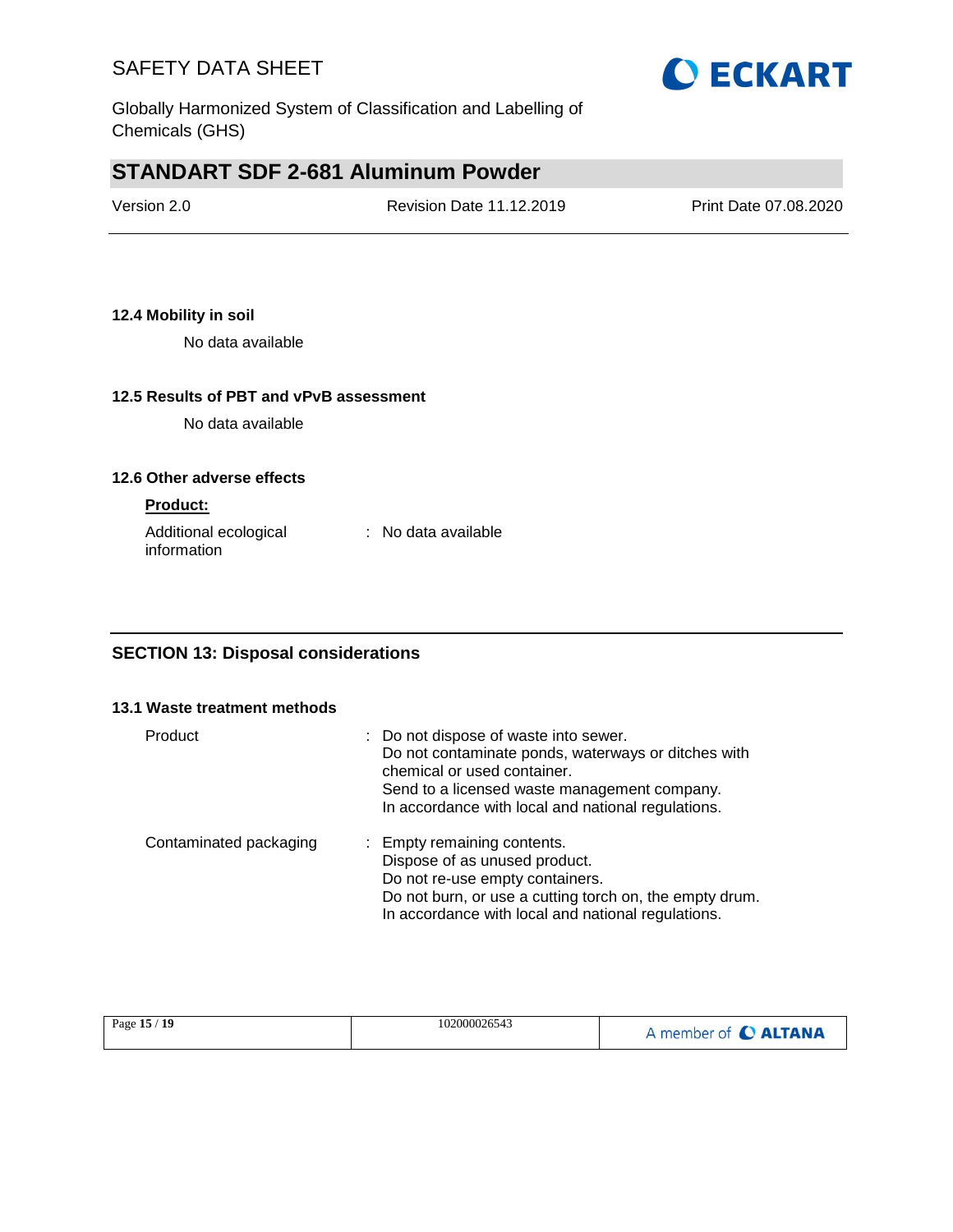Globally Harmonized System of Classification and Labelling of Chemicals (GHS)

# **STANDART SDF 2-681 Aluminum Powder**

Version 2.0 Revision Date 11.12.2019 Print Date 07.08.2020

| <b>SECTION 14: Transport information</b> |                            |                      |
|------------------------------------------|----------------------------|----------------------|
| 14.1 UN number                           |                            |                      |
| <b>ADR</b>                               | : 1309                     |                      |
| <b>TDG</b>                               | : 1309                     |                      |
| <b>CFR</b>                               | : 1309                     |                      |
| <b>IMDG</b>                              | : 1309                     |                      |
| <b>IATA</b>                              | : 1309                     |                      |
| 14.2 Proper shipping name                |                            |                      |
| <b>ADR</b>                               | : ALUMINIUM POWDER, COATED |                      |
| <b>TDG</b>                               | : ALUMINUM POWDER, COATED  |                      |
| <b>CFR</b>                               | : ALUMINUM POWDER, COATED  |                      |
| <b>IMDG</b>                              | : ALUMINIUM POWDER, COATED |                      |
| <b>IATA</b>                              | : ALUMINIUM POWDER, COATED |                      |
| 14.3 Transport hazard class              |                            |                      |
| <b>ADR</b>                               | : 4.1                      |                      |
| <b>TDG</b>                               | : 4.1                      |                      |
| <b>CFR</b>                               | : 4.1                      |                      |
| <b>IMDG</b>                              | : 4.1                      |                      |
| <b>IATA</b>                              | : 4.1                      |                      |
| 14.4 Packing group                       |                            |                      |
| <b>ADR</b>                               |                            |                      |
| Packaging group                          | ÷ II.                      |                      |
| <b>Classification Code</b>               | $:$ F <sub>3</sub>         |                      |
| <b>Hazard Identification Number</b>      | : 40                       |                      |
| Labels                                   | : 4.1                      |                      |
| Page 16 / 19                             | 102000026543               | A member of C ALTANA |

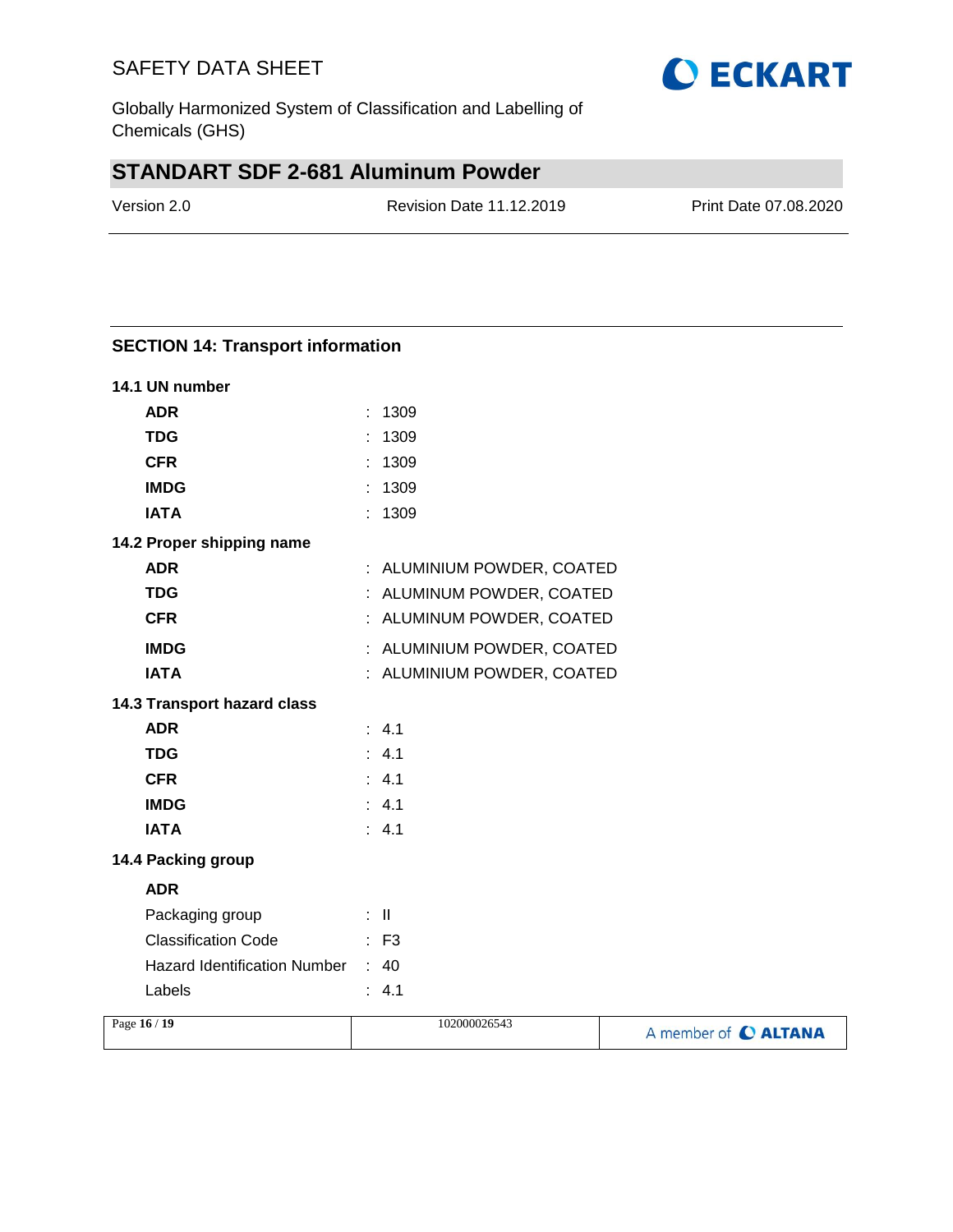

Globally Harmonized System of Classification and Labelling of Chemicals (GHS)

# **STANDART SDF 2-681 Aluminum Powder**

| Version 2.0 | Revision Date 11.12.2019 | Print Date 07.08.2020 |
|-------------|--------------------------|-----------------------|
|             |                          |                       |

| Tunnel restriction code                     | : $(E)$    |
|---------------------------------------------|------------|
| TDG                                         |            |
| Packaging group                             | : II       |
| Labels                                      | : 4.1      |
| <b>CFR</b>                                  |            |
| Packaging group                             | : II       |
| Labels                                      | : 4.1      |
| <b>IMDG</b>                                 |            |
| Packaging group                             | : II       |
| Labels                                      | : 4.1      |
| <b>EmS Number</b>                           | : F-G, S-G |
| <b>IATA</b>                                 |            |
| Packing instruction (cargo<br>aircraft)     | : 448      |
| Packing instruction<br>(passenger aircraft) | : 445      |
| Packing instruction (LQ)                    | : Y441     |
| Packaging group                             | Ш          |
| Labels                                      | : 4.1      |

### **14.5 Environmental hazards**

#### **14.6 Special precautions for user**

#### **IMDG Code- segregation group:**

**:** IMDG Code segregation group 15 - Powdered metals

### **14.7 Transport in bulk according to Annex II of MARPOL 73/78 and the IBC Code**

### No data available

| Page 17 / 19 | 102000026543 | A member of C ALTANA |
|--------------|--------------|----------------------|
|--------------|--------------|----------------------|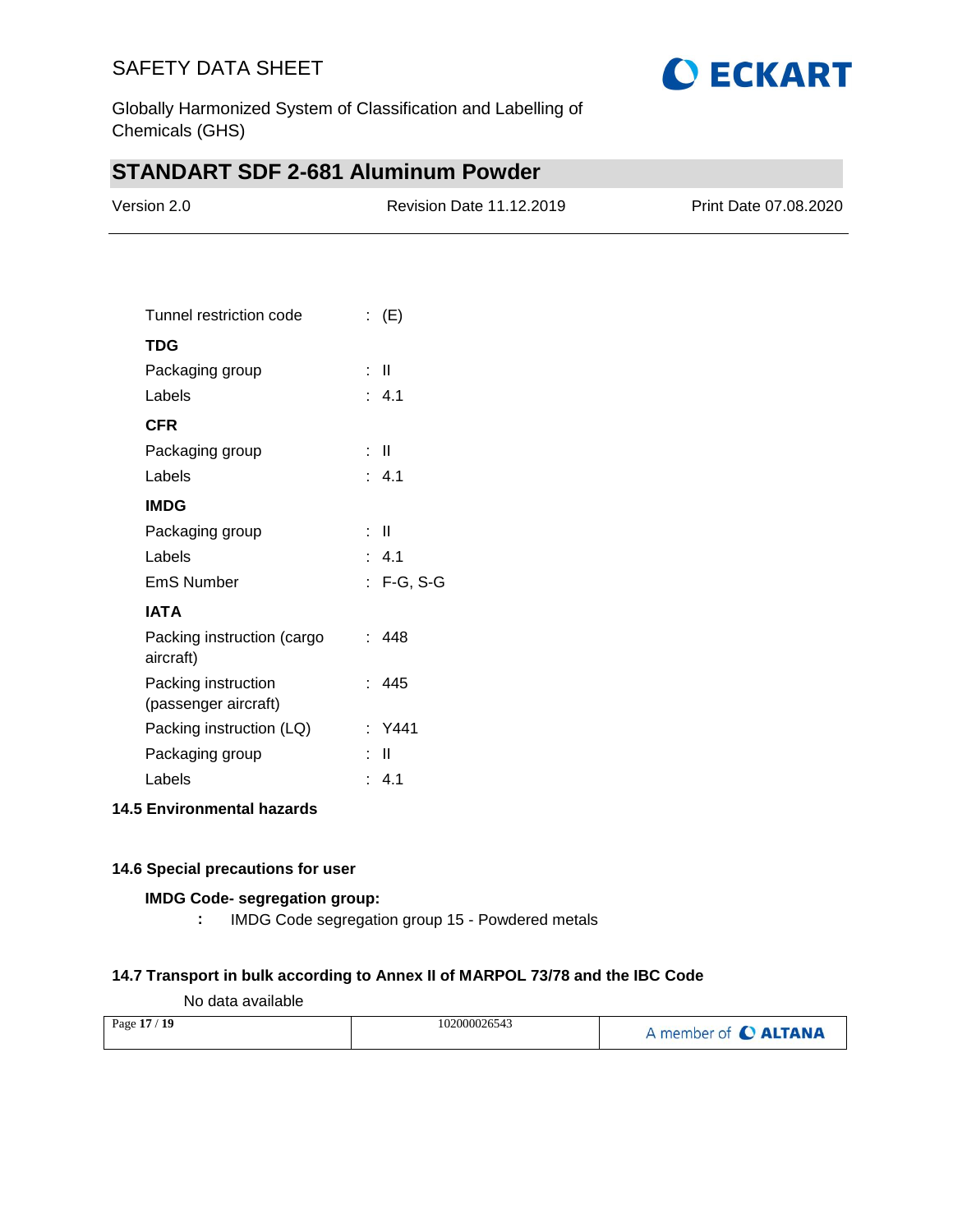

## **STANDART SDF 2-681 Aluminum Powder**

Version 2.0 Revision Date 11.12.2019 Print Date 07.08.2020

### **SECTION 15: Regulatory information**

#### **15.1 Safety, health and environmental regulations/legislation specific for the substance or mixture**

| REACH - Candidate List of Substances of Very High<br>Concern for Authorisation (Article 59). | : Not applicable |
|----------------------------------------------------------------------------------------------|------------------|
| Regulation (EC) No 1005/2009 on substances that<br>deplete the ozone layer                   | : Not applicable |
| Regulation (EC) No 850/2004 on persistent organic<br>pollutants                              | : Not applicable |

### **15.2 Chemical safety assessment**

No data available

### **SECTION 16: Other information**

**Full text of H-Statements**

H<sub>228</sub> : Flammable solid.

The information provided in this Safety Data Sheet is correct to the best of our knowledge, information and belief at the date of its publication. The information given is designed only as a guidance for safe handling, use, processing, storage, transportation, disposal and release and is not to be considered a warranty or quality specification. The information relates only to the specific material designated and may not be valid for such material used in combination with any other materials or in any process, unless specified in the text.

| Page 18 / 19 | 102000026543 | A member of C ALTANA |
|--------------|--------------|----------------------|
|--------------|--------------|----------------------|